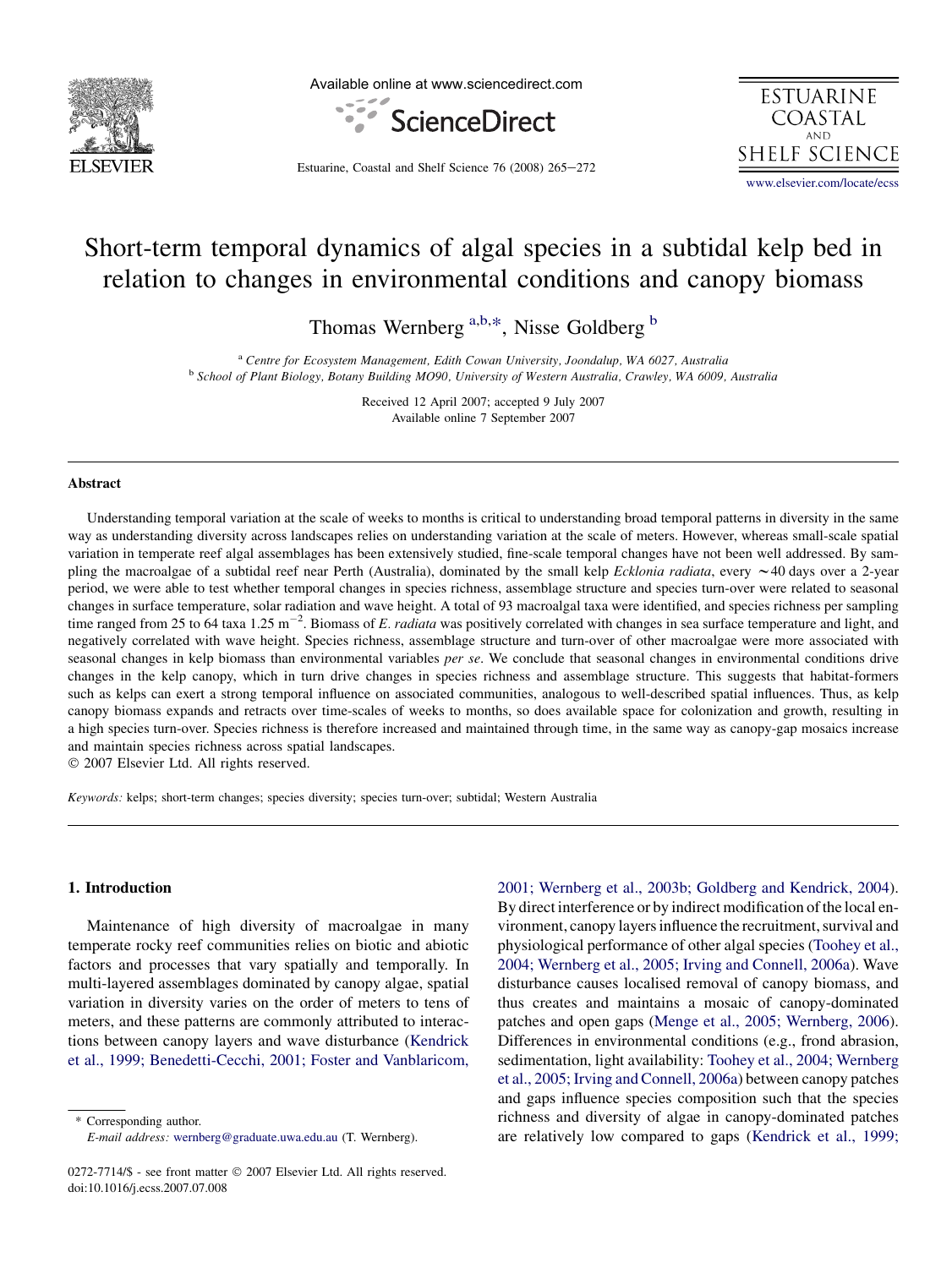[Wernberg et al., 2005\)](#page-6-0). Consequently, the canopy-gap mosaic maintains beta diversity across the reef landscape.

Temporal dynamics in species turnover also promote species diversity at local scales ([Magurran, 2007\)](#page-6-0). Temporal changes in subtidal algal assemblages have been associated with seasonal patterns in light, temperature, water motion, and nutrient enrichment via upwelling and ocean circulation patterns (Breda and Foster, 1985; Núnez-López and Casas [Valdez, 1998; Diaz-Pullido and Garzon-Ferreira, 2002](#page-6-0)). In southern and western Australia, temporal changes in algal assemblages have shown ambiguous patterns. [Shepherd and](#page-6-0) [Womersley \(1970\)](#page-6-0) found that algal assemblages in South Australia remained relatively similar irrespective of season whereas [Goldberg \(2005\)](#page-6-0) found algal assemblages in southwestern Australia significantly different between seasons and between years for the same season. [Goldberg \(2005\)](#page-6-0) suggested that year-round exposure to Southern Ocean swells might have a greater influence on species diversity via continual species turnover than seasonal changes of environmental variables. Multiple factors can account for variation in species dynamics and these are likely to vary from place to place as well as across different spatial and temporal scales. Nevertheless, it is apparent that the nature of temporal variability in algal assemblage structure remains poorly resolved. Studies on temporal variation in macroalgal assemblages have generally focussed on inter-annual or seasonal differences, typically sampling only once per season (e.g., Núnez-López and Casas [Valdez, 1998; Goldberg, 2005\)](#page-6-0). Compared to studies of smallscale spatial variation in algal diversity, changes in algal diversity, on the order of weeks to months, have not been well addressed. Exactly as knowledge of small-scale spatial variation is critical to the understanding of biodiversity across broader spatial scales, so is understanding the magnitude and causes of fine-scale temporal variation for understanding differences at broader temporal scales (i.e., between seasons and years) ([Magurran, 2007](#page-6-0)). Actual species richness and diversity may be severely under-estimated by 'snap-shot' assessments, particularly where the underlying temporal dynamics of an assemblage is characterised by high-frequency species turn-over. Recently, [Magurran \(2007\)](#page-6-0) reviewed some of the similarities between species-area and species-time relationships, and asserted a need for greater consideration of temporal aspects in the assessment of species-abundance patterns.

This study is a quantitative assessment of the temporal dynamics of a speciose kelp-associated macroalgal assemblage. In contrast to most other studies of temporal variation in algal assemblages that sample once per season, we sampled every  $\sim$  40 days over a period of 2 years. This allowed us to assess whether fine-scale temporal changes in species richness were associated with seasonal changes in temperature, wave height, and irradiance. Relationships between species turnover and kelp abundance were also investigated to determine whether seasonal declines in kelp created a 'temporal gap', analogous to a gap in the spatial sense. Such 'temporal gaps' may provide a mechanism by which high local species diversity is maintained through time.

# 2. Materials and methods

## 2.1. Study site

The study was conducted at Marmion (S31 $\degree$  51.09 $\degree$  E115 $\degree$ 42.39') approximately 20 km north of Perth, Western Australia. The reefs at Marmion, and along more than 1000 km of Western Australian coastline, are a series of limestone ridges running parallel to the coast  $1-8$  km off-shore ([Searle and](#page-6-0) [Semeniuk, 1985\)](#page-6-0). This reef habitat is dominated by a low canopy of the small kelp Ecklonia radiata (C. Ag.) J. Agardh [\(Wernberg et al., 2003a,b\)](#page-6-0). Samples were collected from a  $\sim$  30 x 30 m relatively flat, off-shore reef outcrop exposed to ocean swells (close to 'High 3'; see map and wave exposures in [Phillips et al., 1997\)](#page-6-0). The depth of the reef was  $7-8$  m. Overall canopy cover ranged between 60% and 70% of the reef, consisting predominantly of E. radiata with an occasional Sargassum spp. and Scytothalia doryocarpa (Turner) Greville. The geomorphology, flora and other aspects of the reef, were similar to other reefs in the region [\(Kendrick et al., 1999;](#page-6-0) [Wernberg et al., 2003b](#page-6-0)).

# 2.2. Sampling and processing

The time required for sample processing constrained us from sampling more than one reef. However, the spatial variation in kelp-associated algal assemblages in the area has been described in detail by [Kendrick et al. \(1999\)](#page-6-0) and [Wernberg](#page-6-0) [et al. \(2003b\).](#page-6-0)

Samples were collected 17 times between May 1999 and April 2001, i.e., approximately every 40 days for 2 years. This sampling frequency was a compromise between the need for multiple samples within a season and the constraints of sample processing time. Each time, five  $0.25 \text{ m}^2$  quadrats were tossed haphazardly on the reef, and all algae larger than approximately 1 cm were harvested by hand and with a paint scraper. This sampling technique and sampling effort was similar to what was previously used to study spatial patterns among reefs ([Kendrick et al., 1999; Wernberg et al.,](#page-6-0) [2003b\)](#page-6-0), and post hoc species-sample analyses indicated that, on average,  $70\% \pm 1.0$  SE ( $n = 17$ ) of the species pool was sampled at each time. Algal assemblages included both epiphytic and epilithic species because it was impossible to separate these groups during sample collection and processing. Encrusting algae were not included. The canopy was weighed immediately, whereas the understorey was stored frozen  $(-18 °C)$  until processing. Dry weights were measured after drying the samples at 60 $\degree$ C until their weights remained constant. Algae were identified using [Womersley \(1984, 1987,](#page-7-0) [1994, 1996, 1998\)](#page-7-0), [Huisman and Walker \(1990\)](#page-6-0) and [Huisman](#page-6-0) [\(2000\)](#page-6-0).

## 2.3. Environmental data

Satellite-derived data on sunlight (incident energy per unit area) were obtained from the Western Australian Climate and Consultancy Section of the Bureau of Meteorology, Perth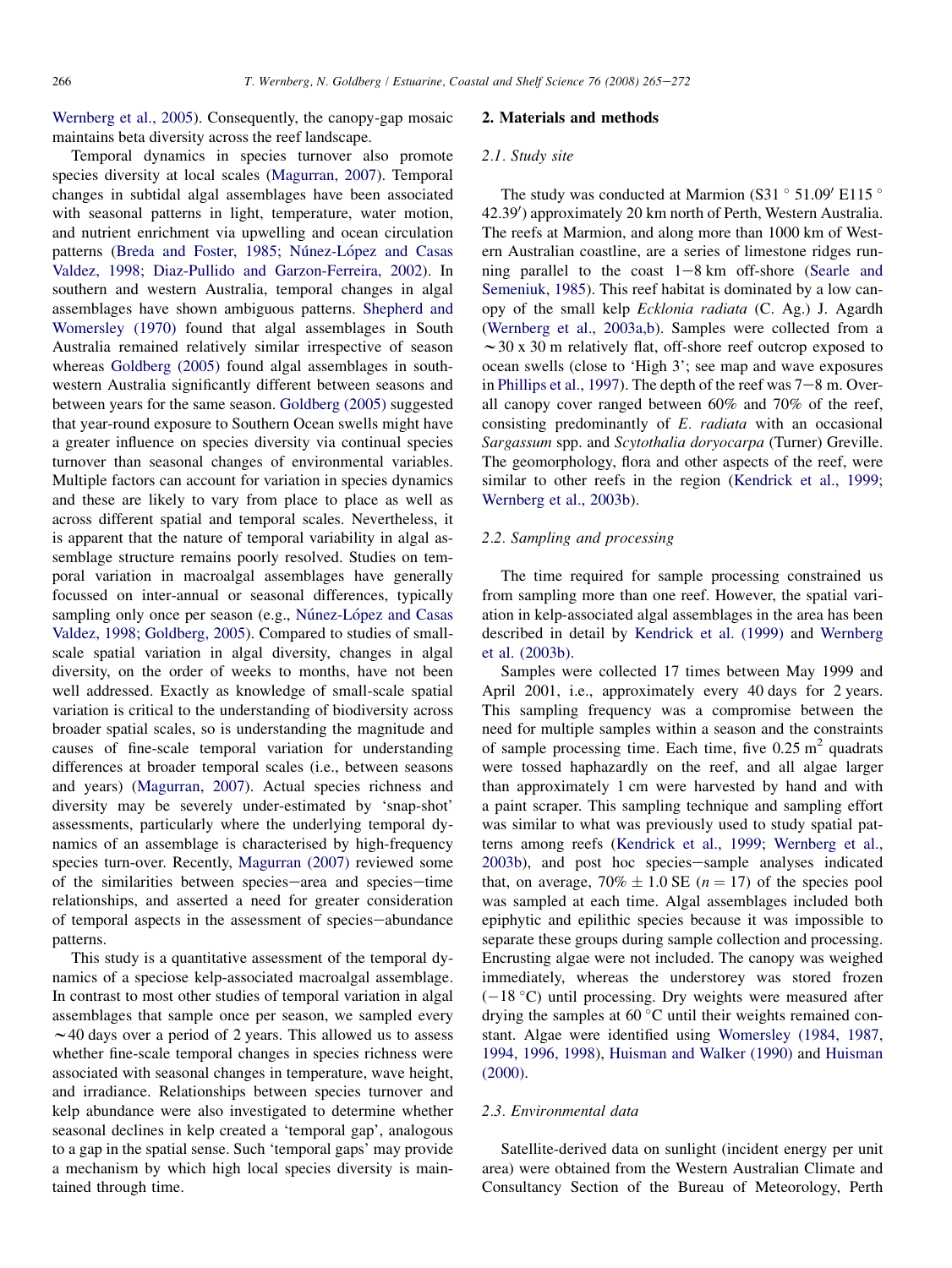airport. Water temperatures were obtained from the Marine Research Laboratories of the Department of Fisheries, North Beach, Western Australia. Water temperature measurements were taken in the mornings and afternoons from a seawater intake approximately 10 km away from the study site. Monthly averages of solar radiation and water temperature are presented. Wave data were obtained from the Geographic Information Services Branch of the Department for Planning and Infrastructure, Perth, Western Australia. Significant wave height (largest 1/3 of waves) was measured hourly by a wave buoy located approximately 40 km southwest and off shore of Marmion. Monthly maximum values are reported.

## 2.4. Data analyses

Given the influence of kelp biomass on patterns in species richness, the kelp canopy was not included as part of the overall algal assemblage, and was analysed separately. The relationship between each of the environmental variables, kelp canopy biomass and species richness of the algal assemblage was assessed by product moment correlation. Similarly, multivariate relationships were assessed by correlating the similarity matrices (RELATE, [Clarke and Warwick, 2001\)](#page-6-0) of environmental (Euclidian distance) and algal (Bray–Curtis similarity between sample date centroids) data to each other and to model matrices for cyclicity and seriation, testing for seasonality and gradients following individual environmental variables and kelp canopy biomass, respectively. Prior to analyses, environmental data were normalised and algal data (dry weight biomass) were 4th-root transformed. This relatively severe transformation was chosen to reduce the different weighting of large and small species which, from a biodiversity point of view, are equally important. Frequency of occurrence was calculated by counting how many sampling times each species was recorded. Species turn-over was calculated by counting how many species were lost or gained from all five quadrats between successive sampling times. This measure of turn-over is representative of the assemblage given the sampling effort, rather than absolute.

# 3. Results

The physical environment showed a clear seasonal pattern consistent with what would be expected from a temperate system in the southern hemisphere: incident solar radiation (Fig. 1A) and surface temperature (Fig. 1B) peaked in summer (December to February), while wave height peaked in winter (June to August) (Fig. 1C). These seasonal changes in the environment were very similar over the two consecutive years of our study ([Fig. 2](#page-3-0)A,  $\rho_{\text{cyclicity}} = 0.546$ ) and were closely matched by variation in kelp biomass (Fig. 1D, [Table 1\)](#page-3-0). In contrast, mean algal species richness was only weakly correlated with temporal changes in environmental variables (Fig. 1E; [Table 1\)](#page-3-0) and there was only weak evidence of season-ality in algal assemblage structure ([Fig. 2B](#page-3-0);  $\rho_{\text{cyclicity}} = 0.195$ ). In addition, changes in algal assemblages over time were not associated with the overall seasonality of environmental change  $(\rho_{\text{environment}}$  vs. algae  $= -0.001$ ) or changes in any of the



Fig. 1. Temporal variation in environmental factors, kelp (E. radiata) canopy biomass and species richness ( $n = 5$ ) of the macroalgal assemblage.

individual environmental variables [\(Table 1;](#page-3-0)  $\rho < -0.010$ ). The seasonality of the algal assemblage was however associated with changes in kelp biomass, which, in turn, was correlated with observed environmental changes [\(Table 1](#page-3-0)). In particular, kelp biomass was inversely related to algal species richness ([Fig. 3;](#page-3-0) [Table 1](#page-3-0)). In spring, kelp biomass was low ( $\sim$  75 g dw  $(0.25 \text{ m}^{-2})$  and species richness was relatively high ( $\sim$  25 species per  $0.25 \text{ m}^{-2}$ ). Conversely, in summer, kelp biomass was high  $(\sim 400 \text{ g dw } 0.25 \text{ m}^{-2})$  and species richness was low  $({\sim}10 \text{ species per } 0.25 \text{ m}^{-2}).$ 

A total of 93 macroalgal taxa were identified from the 85 samples. Total species richness per sampling time, combining all five  $0.25 \text{ m}^2$  quadrats, ranged from 25 to 64 taxa per

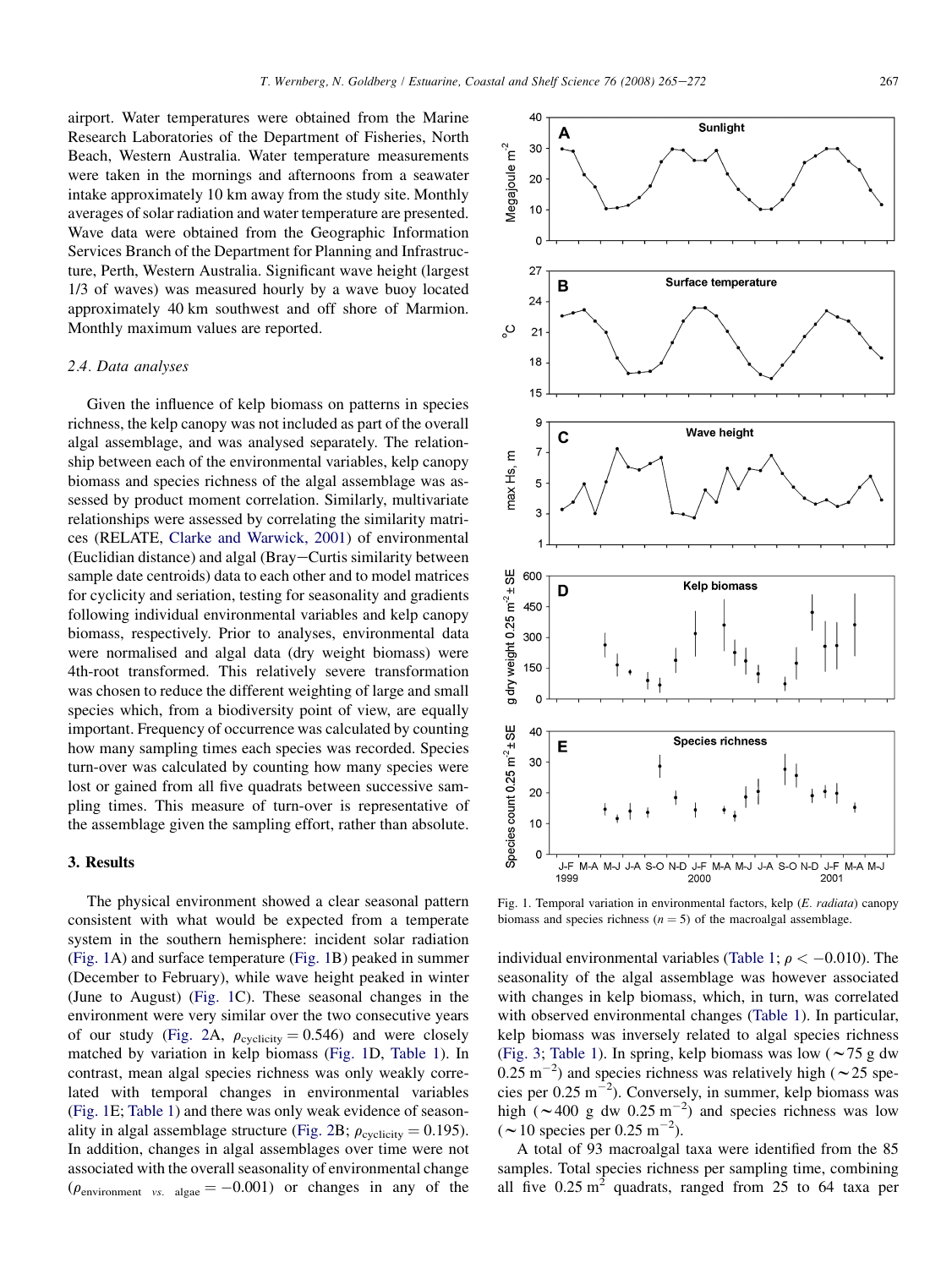<span id="page-3-0"></span>

Fig. 2. Ordinations (nMDS) of (A) environmental conditions and (B) centroids of algal assemblage structure at each sampling time. Kelp (E. radiata) canopy biomass was not included with the macroalgae.

 $1.25 \text{ m}^2$  [\(Fig. 4A](#page-4-0)). The curve of cumulative species richness showed that 70 of 93 (75%) species were found within the first year [\(Fig. 4](#page-4-0)A). Turn-over of species between successive sample times was generally high, ranging between 45 and 103% of total species richness (turn-over can be higher than richness because it includes both species gained and lost) [\(Fig. 4](#page-4-0)B). The magnitude and proportion of species loss versus gain followed seasonal dynamics in kelp biomass: the number of species lost was greater during periods of kelp recovery (i.e., October and November, 2000, and September and October, 2001) and species gain was greater during periods of kelp senescence and removal by wave energy (i.e., August, 1999, and May to July, 2000). Overall, there was a large spread in the frequency of occurrence of individual taxa: 42% of all taxa were rare or very infrequent, only occurring 4 times or less; 33% of the taxa were frequent, occurring  $5-11$  times; and  $25\%$  of the taxa were very frequent, occurring  $12-17$  times. Representatives from each group in terms of biomass are listed in [Table 2](#page-5-0).

# 4. Discussion

Temporal dynamics in algal species richness, assemblage structure and species turnover at Marmion was a function of a complex interplay between environmental change and the influence of the dominant kelp, Ecklonia radiata. Kelp biomass

Table 1

Product-moment correlation coefficients and Spearmans  $\rho$  for matching patterns of environmental conditions, kelp canopy biomass, species richness and assemblage structure of algae (assemblage structure was measured as the fourth-root transformed dry weight biomass of species present)

|                     | Kelp canopy<br>biomass <sup>a</sup> | Species richness <sup>a</sup> | Algal assemblage<br>structure <sup>b</sup> |
|---------------------|-------------------------------------|-------------------------------|--------------------------------------------|
| Sunlight            | 0.453                               | 0.203                         | $-0.001$                                   |
| Surface temperature | 0.803                               | $-0.003$                      | $-0.010$                                   |
| Wave height         | $-0.563$                            | $-0.160$                      | $-0.023$                                   |
| Kelp canopy biomass |                                     | $-0.388$                      | 0.125                                      |

<sup>a</sup> Product—moment correlation coefficients. b Spearmans  $\rho$ . Note that, unlike ordinary correlation coefficicents, no meaning can be attached to negative values of  $\rho$  [\(Clarke and Warwick, 2001\)](#page-6-0).

was directly correlated with environmental variation, whereas species richness of algae was associated with temporal changes in kelp biomass.

Seasonal change in the biomass of the dominant habitatforming alga, E. radiata, was correlated with all of the considered environmental variables, and in particular with seawater temperature. Given the co-varying nature of temperature, light and wave height, it is difficult to separate the contribution of their individual effects. Nevertheless, collectively, these results provide a strong indication that environmental variation directly influences seasonal change in E. radiata biomass. The influence of temperature on species growth has sometimes been associated with nutrient enrichment through up-welling [\(Guimaraens and Coutino, 1996; Diaz-Pullido and Garzon-](#page-6-0)[Ferreira, 2002](#page-6-0)). Nutrients are unlikely to explain the patterns of seasonal change observed at Marmion because nutrient levels do not fluctuate much between seasons at Marmion. For example, throughout the years of 2004 and 2005, mean phosphate levels  $(< 0.3 \mu M$ ) were constant and nitrate levels  $(<2.0 \mu M$ ) remained relatively low ([Keesing et al., 2006](#page-6-0)). Instead, E. radiata may be responding to seasonal changes in



Fig. 3. Species richness versus kelp biomass for each of the 17 sampling times  $(n = 5)$ .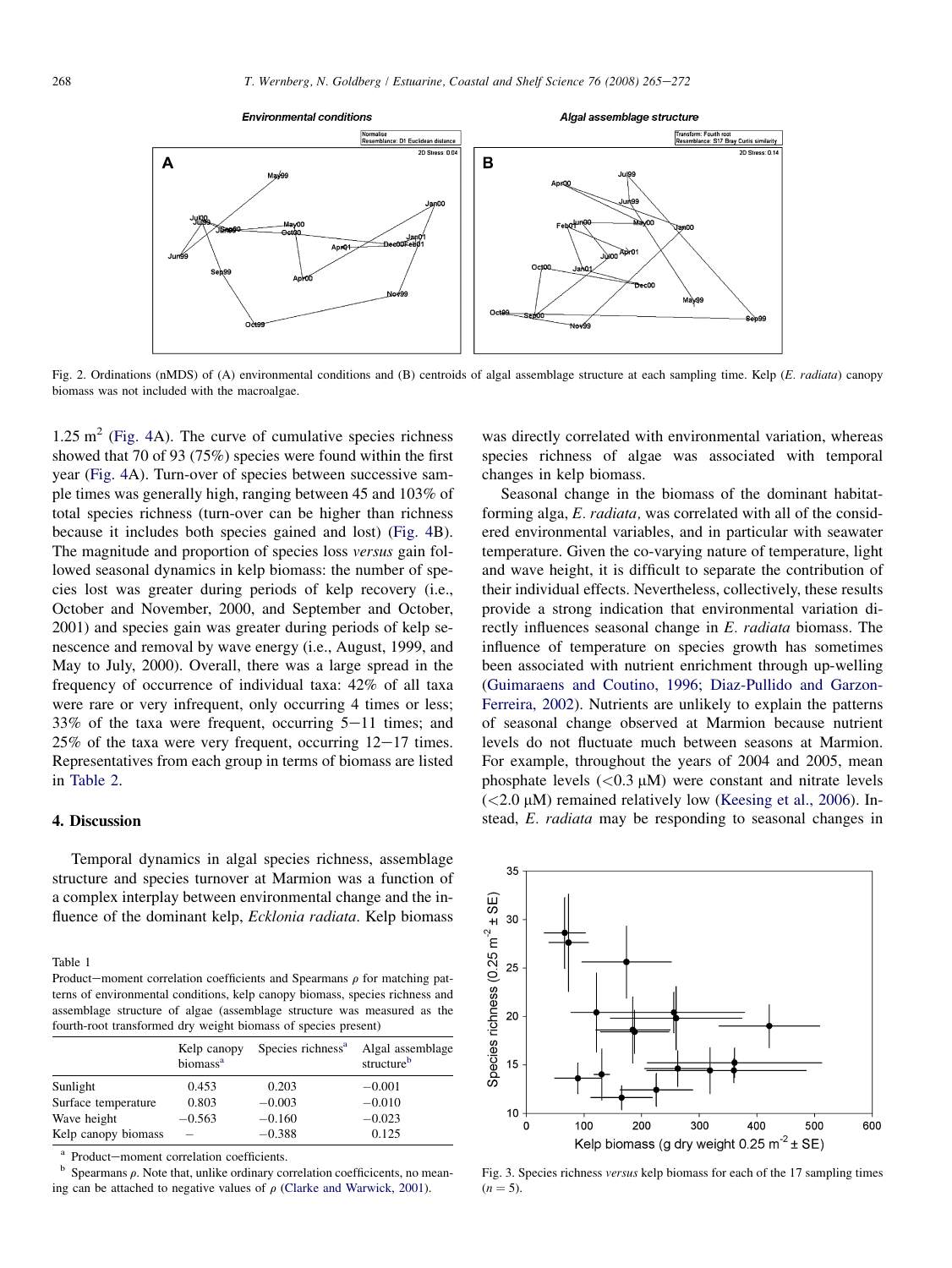<span id="page-4-0"></span>

Fig. 4. Total number of species found in all five  $0.25 \text{ m}^2$  quadrats per sample time combined (white bars), cumulative total species richness (line) (A), and the number of taxa gained or lost between successive sample times (B).

quantum dose (absolute amount of light) and photoperiod (day length). In northern New Zealand, [Novaczek \(1984a,b\)](#page-6-0) found that growth and reproduction of E. *radiata* depended on quantum dose of light, whereas photoperiod has been identified as a primary factor controlling growth of kelps in polar waters (Lüning and Dieck, 1989; Makarov et al., 1999). It seems plausible that the seasonal increase in kelp canopy biomass is triggered and sustained by a combination of longer days and increased light levels. At the other end of the seasonal cycle, the negative correlation with wave height clearly implies the influence of wave disturbance in thinning the canopy, both as the loss of entire individuals and as pruning of attached individuals [\(Thomsen et al., 2004\)](#page-6-0). On an annual basis, pruning may account for up to 50% of biomass loss in E. radiata in New Zealand ([Novaczek, 1984a](#page-6-0)). Pruning may also be an important mechanism of canopy thinning at Marmion, where the biomass of individual mature sporophytes is  $\sim$  50% smaller in winter compared to the summer maximum ([Kirkman, 1984](#page-6-0)).

In contrast to temporal patterns in kelp biomass, species richness or assemblage structure was not well correlated with any of the environmental factors. The particularly poor correlation between species richness and sea surface temperature support [Kain's \(1989\)](#page-6-0) suggestion that temperature per se is not the main driver of seasonality in algal populations (but see Heine, 1983; Núnez-López and Casas Valdez, 1998). The strongest patterns for species richness and assemblage structure were negative correlations with kelp canopy biomass. Likewise, species losses and gains through time matched the recovery and decline of E. radiata, respectively. This study did not consider possible lag-effects but the negative effects of kelp canopies on species richness have been well documented at Marmion [\(Toohey et al., 2004; Wernberg et al.,](#page-6-0) [2005](#page-6-0)). It is thus evident that the temporal dynamics in the biomass and cover of the dominant species can influence local species richness and turnover of associated algae. [Kim et al.](#page-6-0) [\(1998\)](#page-6-0) also observed greatest species richness in winter when canopy genera (e.g., *Ecklonia* and *Sargassum*) had lowest cover in Korean waters. These temporal patterns probably reflect that reproduction, recruitment and growth of many species, particularly ones with ephemeral life-histories (cf. [Shep](#page-6-0)[herd, 1981](#page-6-0)), match the seasonality in the habit of the dominant habitat-formers. For example, in California, the recruitment of understory species is greater in winter when the cover of the giant kelp Macrocystis pyrifera (Linnaeus) C. Agardh is at a minimum [\(Breda and Foster, 1985\)](#page-6-0). Whether or not these coincidental patterns reflect the co-evolution of oppositely phased life-histories, as it has been suggested for epiphytal animals [\(Wernberg et al., 2004](#page-7-0)), or simply a mechanistic response to the seasonal release of space and favourable conditions, as implied by [Shepherd's \(1981\)](#page-6-0) 'ephemeral strategy', cannot be inferred from this study. [Kennelly's \(1987\)](#page-6-0) report of similar understory recruitment in treatments of complete and partial E. radiata canopy removal on the east coast of Australia, suggests that there is no straight forward relationship between the amount of resources released (space, light) and the response of the assemblage. Perhaps this also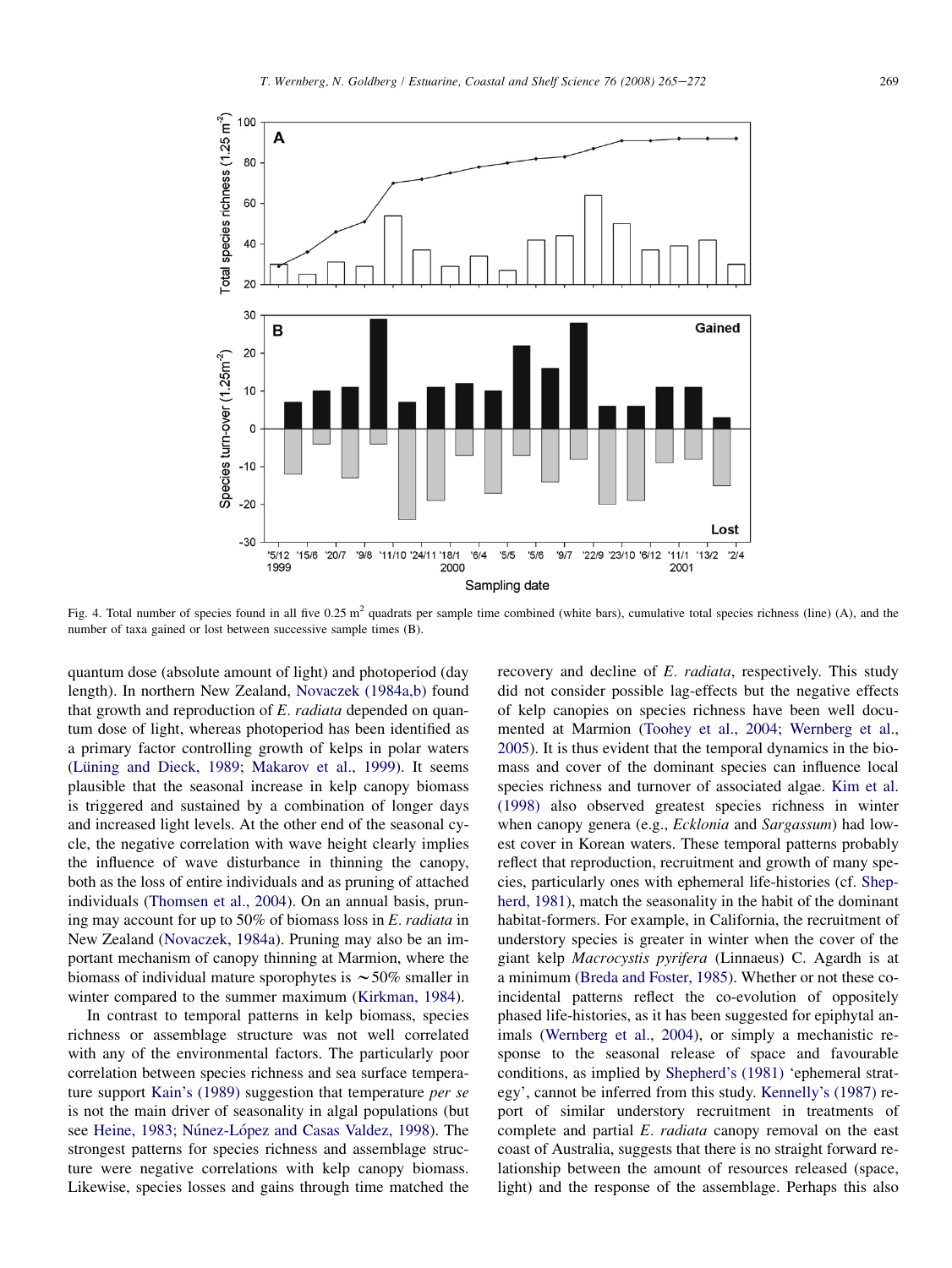#### <span id="page-5-0"></span>Table 2

Most important (in terms of biomass) rare or infrequent species, frequent species and very frequent species (Ecklonia radiata not included; C, Chlorophyta; P, Phaeophyta; R, Rhodophyta. Occurrence is presence at any sampling time. Biomass is grams dry weight  $0.25 \text{ m}^{-2} \pm \text{standard error}$ ; '-' single occurrence, no error)

|                                                                   | Frequency of occurrence            | Biomass per occurrence |
|-------------------------------------------------------------------|------------------------------------|------------------------|
| Rare or infrequent species (recorded $1-4$ times)                 | 39 species (42% of the assemblage) | $0.19 \pm 0.08$        |
| Kuetzingia canaliculata Greville (Sonder) (R)                     | 3                                  | $2.67 \pm 1.51$        |
| Metagoniolithon radiatum (Lamarck) Ducker (R)                     |                                    | $1.63 -$               |
| Dasya extensa Sonder ex Kützing (R)                               |                                    | $0.62 -$               |
| Codium laminarioides Harvey (C)                                   |                                    | $0.34 -$               |
| Diapse ptilota (Hook.f. & Harv.) Kylin (R)                        | 3                                  | $0.21 \pm 0.15$        |
| Frequent species (recorded 5–11 times)                            | 31 species (33% of the assemblage) | $0.53 \pm 0.27$        |
| Scytothalia doryocarpa (Turner) Greville (P)                      | 8                                  | $8.17 \pm 2.69$        |
| <i>Nizymenia furcata</i> (Harvey) Chiovitti, Saunders & Kraft (R) | 5                                  | $2.94 \pm 2.33$        |
| Sarcomenia delesserioides Sonder (R)                              | 5                                  | $0.98 \pm 0.73$        |
| Laurencia elata (C. Agardh) Hooker & Harvey (R)                   | 8                                  | $0.62 \pm 0.26$        |
| Lobophora variegate (Lamouroux) Womersley (P)                     | 8                                  | $0.46 \pm 0.28$        |
| Very frequent species (recorded $12-17$ times)                    | 23 species (25% of the assemblage) | $1.43 \pm 0.43$        |
| Sargassum spp. (P)                                                | 17                                 | $7.20 \pm 1.78$        |
| Dictyomenia sonderi Harvey (R)                                    | 17                                 | $6.22 + 1.59$          |
| Chauviniella coriifolia (Harvey) Papenfuss (R)                    | 17                                 | $3.58 \pm 0.68$        |
| <i>Rhodopeltis australis</i> (Harvey) Harvey (R)                  | 16                                 | $3.46 \pm 0.75$        |
| Pollexfenia pedicillata Harvey (R)                                | 17                                 | $1.74 \pm 0.28$        |
| Rhodymenia sonderi P. Silva (R)                                   | 17                                 | $1.59 \pm 0.27$        |
| Amphiroa anceps (Lamarck) Decaisne (R)                            | 13                                 | $1.54 \pm 0.73$        |
| Pterocladia lucida (Turner) J. Agardh (R)                         | 17                                 | $1.51 \pm 0.51$        |
| Peyssonnelia capensis Montagne (R)                                | 15                                 | $0.89 \pm 0.23$        |
| Plocamium spp. $(R)^a$                                            | 16                                 | $1.48 \pm 0.42$        |

<sup>a</sup> Not identified to species. Likely to represent equal parts of P. *mertensii* and P. *preissianum* as these are often found together (Wernberg, personal observation).

points to the importance of timing in addition to canopy thinning per se.

The broad range in individual responses of understory algae to seasonal environmental changes and the presence of a canopy layer make it very difficult to identify specific factors or threshold values that control temporal patterns in species richness [\(Wernberg et al., 2005\)](#page-7-0). For instance, in San Ignacio Lagoon, Baja California Sur, Mexico, seasonal patterns in algal abundances varied among locations as a function of species composition and inter-specific interactions rather than as a response to environmental changes (Núnez-López and Casas [Valdez, 1998\)](#page-6-0). Algae may be obligate understory species that survive best in low light conditions (e.g., [Shepherd, 1981\)](#page-6-0); obligate gap species that survive best outside a kelp canopy [\(Toohey et al., 2004; Wernberg et al., 2005](#page-6-0)); or tolerant species, able to cope with variable light conditions. For example, Rhodymenia sonderi and Pterocladia lucida were two of the most frequently occurring species found in this study, and both species have been described as tolerant to the presence and absence of kelp cover ([Kendrick et al., 1999; Toohey et al., 2004;](#page-6-0) [Wernberg et al., 2005](#page-6-0)). Although light can stimulate algal growth, any species' response may be a function of timing and duration of incident light. For example, [Levitt and Bolton](#page-6-0) [\(1990\)](#page-6-0) identified two temperate understory rhodophytes that responded more to seasonal changes in irradiance and photoperiod than to changes in instantaneous light availability. In contrast, [Heine \(1983\)](#page-6-0) observed that understory algae can respond to high light levels with rapid growth, irrespective of seasonal patterns of irradiance. At Marmion, many algae

may not need a seasonal cue (e.g., temperature or photoperiod) to initiate growth and development, as indicated by the  $\sim$  25% of the species that were observed on most sample dates.

Removal of canopy biomass by waves has been widely recognized as a primary driver of algal diversity across space in southwestern Australia and in other temperate waters [\(Kendrick et al., 2004; Wernberg, 2006](#page-6-0)). Interestingly, in contrast to the clear seasonality in species richness, there was only weak evidence of seasonality in assemblage structure, i.e., the temporal development of the algal assemblage was not strongly characterised by re-occurring subsets of algal species. So, while canopy-patches and gaps in the spatial sense are characterised by relatively consistent and predictable assemblages [\(Irving and Connell, 2006b\)](#page-6-0), this appears to be less so for canopy patches and gaps in the temporal sense.

## 5. Conclusion

We conclude that, over the course of a year, there was large variation in kelp biomass as well as species richness and assemblage structure of reef macroalgae. Seasonal changes in environmental conditions drove changes in the kelp canopy, which in turn influenced changes in species richness and assemblage structure. Habitat-forming species such as kelps can exert a strong temporal influence on associated communities, which in many ways resembles well-described spatial influences. Thus, as kelp canopy biomass expands and retracts over time-scales of weeks to months, so does available space for colonization and growth, resulting in a high species turn-over.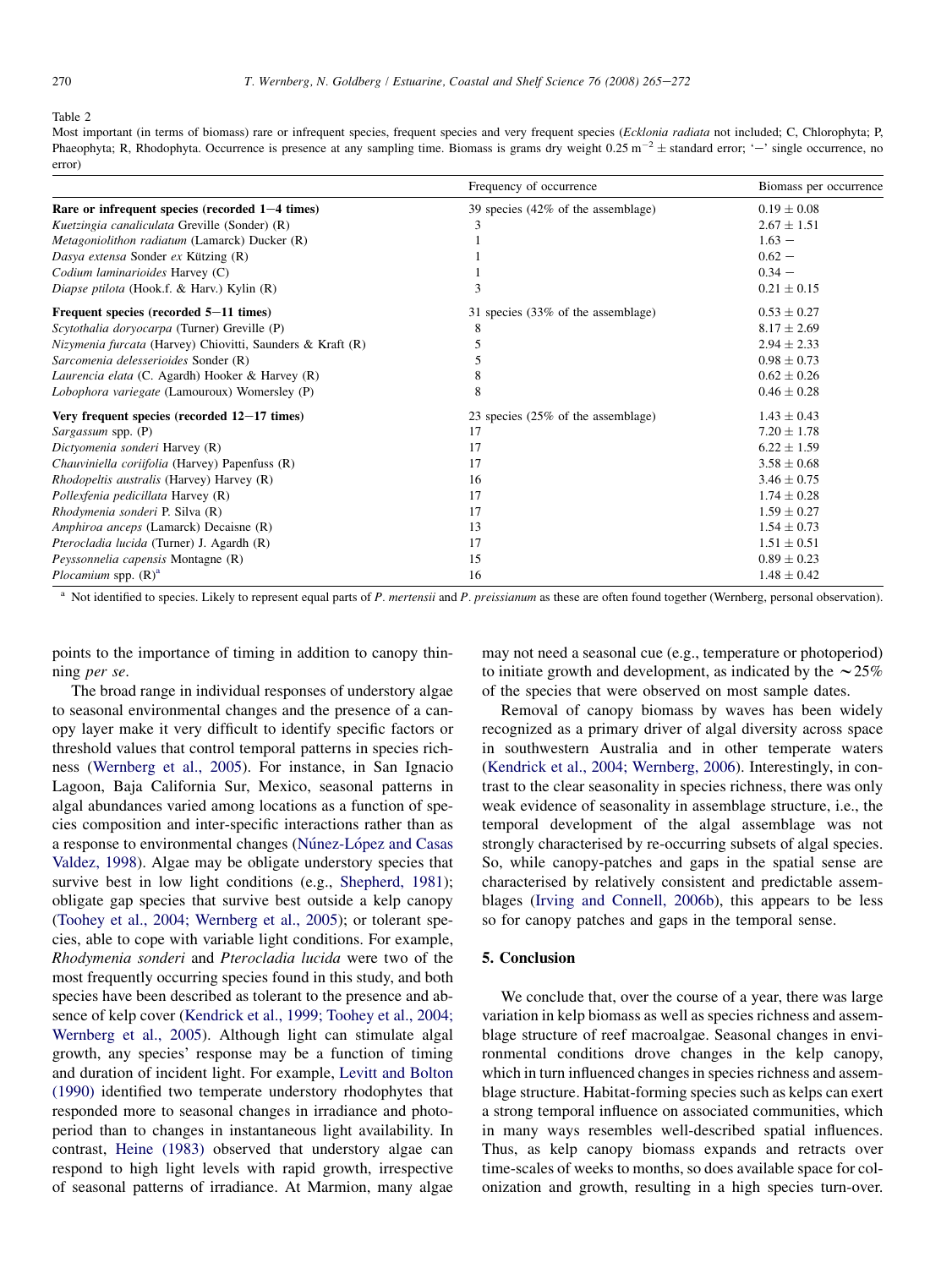<span id="page-6-0"></span>High species richness is therefore maintained over time, in the same way as canopy-gap mosaics increase and maintain species richness across spatial landscapes.

# Acknowledgements

This study was funded by grants to TW from The Danish Natural Science Research Council and The Danish Research Academy. The Department for Conservation and Land Management, marine conservation branch, Perth, issued the permits to work within Marmion Marine Park. M. Polifrone, B. Toohey, M. Vanderklift and A.J. Smit assisted in the field. G. Kendrick helped with the identification of difficult specimens. M. Vanderklift and G. Kendrick provided useful comments on various stages of this study and manuscript.

## References

- Benedetti-Cecchi, L., 2001. Variability in abundance of algae and invertebrates at different spatial scales on rocky sea shores. Marine Ecology Progress Series 215, 79-92.
- Breda, V.A., Foster, M.S., 1985. Composition, abundance, and phenology of foliose red algae associated with two central California kelp forests. Journal of Experimental Marine Biology and Ecology 94, 115-130.
- Clarke, K.R., Warwick, R.M., 2001. Change in Marine Communities  $-$  An Approach to Statistical Analysis and Interpretation, PRIMER-E Ltd, Plymouth.
- Diaz-Pullido, G., Garzon-Ferreira, J., 2002. Seasonality in algal assemblages on upwelling-influenced coral reefs in the Columbian Caribbean. Botanica Marina 45, 284-292.
- Foster, M.S., Vanblaricom, G.R., 2001. Spatial variation in kelp forest communities along the Big Sur coast of central California, USA. Cryptogamie Algologie 22, 173-186.
- Goldberg, N.A., 2005. Temporal variation in subtidal macroalgal assemblages at Black Island, Western Australia. Journal of the Royal Society of Western Australia 88,  $65-71$ .
- Goldberg, N.A., Kendrick, G.A., 2004. Effects of island groups, depth, and exposure to ocean waves on subtidal macroalgal assemblages in the Recherche Archipelago, Western Australia. Journal of Phycology 40, 631-641.
- Guimaraens, M.A., Coutino, R., 1996. Spatial and temporal variation of benthic marine algae at the Cabo Frio upwelling region, Rio de Janeiro. Brazil. Aquatic Botany 52, 283-299.
- Heine, J.N., 1983. Seasonal productivity of two red algae in a central California kelp forest. Journal of Phycology 19, 146-152.
- Huisman, J.M., 2000. Marine plants of Australia. University of Western Australia Press, Perth, pp. 300.
- Huisman, J.M., Walker, D.I., 1990. A catalogue of the marine plants of Rottnest Island, Western Australia, with notes on their distribution and biogeography. Kingia 1,  $349-459$ .
- Irving, A.D., Connell, S.D., 2006a. Physical disturbance by kelp abrades erect algae from the understorey. Marine Ecology Progress Series 324,  $127 - 134.$
- Irving, A.D., Connell, S.D., 2006b. Predicting understorey structure from the presence and composition of canopies: an assembly rule for marine algae. Oecologia 148, 491-502.
- Kain, J.M., 1989. The seasons in the subtidal. British Phycological Journal 24,  $203 - 215$ .
- Keesing, J.K., Heine, J.N., Babcock, R.C., Craig, P.D., Koslow, J.A., 2006. Strategic Research Fund for the Marine Environment (SRFME), Final report, vol. 2. Commonwealth Scientific and Research Organisation (CSIRO). Marine and Atmospheric Research, Wembley WA, Australia, Private Bag 5, 6913, pp. 274 (ISBN 1-921661-93-6).
- Kendrick, G.A., Harvey, E., Wernberg, T., Harman, N., Goldberg, N., 2004. The role of disturbance in maintaining diversity of benthic macroalgal assemblages in southwestern Australia. Japanese Journal of Phycology  $(Sorui) 52, 5-9.$
- Kendrick, G.A., Lavery, P.S., Philips, J.C., 1999. Influence of Ecklonia radiata kelp canopy structure on macro-algal assemblages in Marmion Lagoon, Western Australia. Hydrobiologia 399, 275-283.
- Kennelly, S.J., 1987. Physical disturbances in an Australian kelp community. II. Effects on understorey species due to differences in kelp cover. Marine Ecology Progress Series 40, 155-165.
- Kim, K.Y., Choi, T.S., Huh, S.H., Garbary, D.J., 1998. Seasonality and community structure of subtidal benthic algae from Daeodo Island, Southern Korea. Botanica Marina 41, 357-365.
- Kirkman, H., 1984. Standing stock and production of Ecklonia radiata (C. Ag.) J. Agardh. Journal of Experimental Marine Biology and Ecology 76, 119-130.
- Levitt, G.J., Bolton, J.J., 1990. Seasonal primary production of understory Rhodophyta in an upwelling system. Journal of Phycology  $26$ ,  $214-220$ .
- Lüning, K., Dieck, I.T., 1989. Environmental triggers in algal seasonality. Botanica Marina 32, 389-398.
- Magurran, A.E., 2007. Species abundance distributions over time. Ecology Letters 10, 347-354.
- Makarov, V.N., Makarov, M.V., Schoschina, E.V., 1999. Seasonal dynamics of growth in the Barents Sea seaweeds: endogenous and exogenous regulation. Botanica Marina 42, 43-49.
- Menge, B.A., Allison, G.W., Blanchette, C.A., Farrell, T.M., Olson, A.M., Turner, T.A., van Tamelen, P., 2005. Stasis or kinesis? Hidden dynamics of a rocky intertidal macrophyte mosaic revealed by a spatially explicit approach. Journal of Experimental Marine Biology and Ecology 314,  $3 - 39.$
- Novaczek, I., 1984a. Development and phenology of Ecklonia radiata at two depths in Goat Island Bay, New Zealand. Marine Biology 81, 189-197
- Novaczek, I., 1984b. Response of Ecklonia radiata (Laminariales) to light at 15 °C with reference to the field light budget at Goat Island Bay, New Zealand. Marine Biology 80, 263-272.
- Núnez-López, R.A., Casas Valdez, M., 1998. Seasonal variation of seaweed biomass in San Ignacio Lagoon, Baja California Sur, Mexico. Botanica Marina 41, 421-426.
- Phillips, J.C., Kendrick, G.A., Lavery, P.S., 1997. A test of a functional group approach to detecting shifts in macroalgal communities along a disturbance gradient. Marine Ecology Progress Series 153, 125-138.
- Searle, D.J., Semeniuk, V., 1985. The natural sectors of the inner Rottnest Shelf coast adjoining the Swan Coastal Plain. Journal of the Royal Society of Western Australia 67, 116-136.
- Shepherd, S.A., 1981. Ecological strategies in a deep water red algal community. Botanica Marina 24, 457-463.
- Shepherd, S.A., Womersley, H.B.S., 1970. The sublittoral ecology of West Island, South Australia 1. Environmental features and the algal ecology. Transactions of the Royal Society of South Australia 94,  $105-137$ .
- Thomsen, M.S., Wernberg, T., Kendrick, G.A., 2004. The effect of thallus size, life stage, aggregation, wave exposure and substratum conditions on the forces required to break or dislodge the small kelp Ecklonia radiata. Botanica Marina 47, 454-460.
- Toohey, B., Kendrick, G.A., Wernberg, T., Phillips, J.C., Malkin, S., Prince, J., 2004. The effects of light and thallus scour from Ecklonia radiata canopy on an associated foliose algal assemblage: the importance of photoacclimation. Marine Biology 144, 1019-1027.
- Wernberg, T., 2006. Scale of impact determines early post-disturbance assemblage structure in subtidal Fucus beds in the Baltic Sea (Bornholm, Denmark). European Journal of Phycology 41, 105-113.
- Wernberg, T., Coleman, M., Fairhead, A., Miller, S., Thomsen, M., 2003a. Morphology of Ecklonia radiata (Phaeophyta: Laminariales) along its geographic distribution in south-western Australia and Australasia. Marine Biology 143,  $47-55$ .
- Wernberg, T., Kendrick, G.A., Phillips, J.C., 2003b. Regional differences in kelp-associated algal assemblages on temperate limestone reefs in southwestern Australia. Diversity and Distributions 9, 427-441.